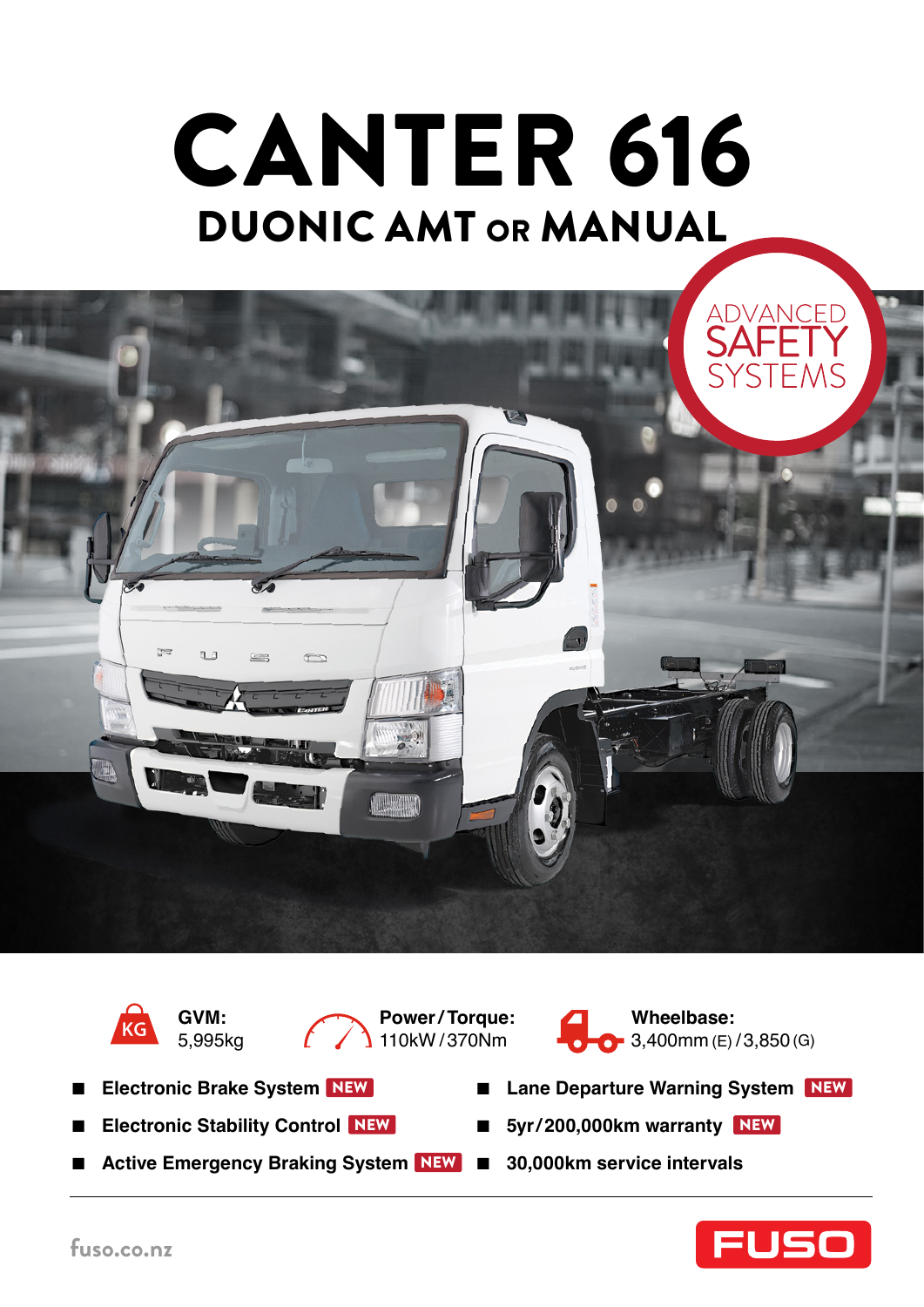# SPECIFICATIONS - CANTER 616

#### **MODEL WHEELBASE (mm) GVM (kg) GCM (kg)**

| 4x2616 | <b>WIDE CAB</b> | 6 SP. | AMT        | FEB51ER3SFBC | 3,400(E)  | 5.995 | 9,500 |
|--------|-----------------|-------|------------|--------------|-----------|-------|-------|
| 4x2616 | <b>WIDE CAB</b> | 5 SP. | <b>MAN</b> | FEB51ER4SFBC | 3.400 (E) | 5.995 | 9,500 |
| 4x2616 | <b>WIDE CAB</b> | 6 SP. | AMT        | FEB51GR3SFBC | 3.850(G)  | 5,995 | 9,500 |

#### ENGINE

| <b>Engine Version</b>       | FUSO 4P10-T4 Euro 5 Diesel                                                                                                   |
|-----------------------------|------------------------------------------------------------------------------------------------------------------------------|
| Configuration               | 4 Cyl. In-line DOHC, 4-Valve                                                                                                 |
| Type                        | Variable Geometry Turbo Charged Air to Air<br>Intercooled                                                                    |
| Displacement                | 3 litre (2998cc)                                                                                                             |
| Power (DIN)                 | 110kW @ 2840~3500rpm                                                                                                         |
| Torque (DIN)                | 370Nm @ 1350~2840rpm                                                                                                         |
| Maximum Engine Speed        | 4100rpm                                                                                                                      |
| <b>Compression Ratio</b>    | 17.5:1                                                                                                                       |
| Cooling System / Oil Cooler | Water cooled with Viscous Fan, 13.7L capacity<br>Engine Oil Cooler                                                           |
| Air Cleaner                 | Paper Element Type with Restrictor Indicator.<br>Vertical Intake Mounted on Clean Air Side (RH)                              |
| <b>Cold Start Preheat</b>   | Standard                                                                                                                     |
| <b>Emission Control</b>     | Diesel Particulate Filter (DPF) Exhaust<br>Dash Display DPF Status 0~9 (Empty~Full)<br>Parked Regeneration possible from 7~9 |
| <b>Emission Level</b>       | EURO 5 (ADR 80/03) and EEV rated<br>(Enhanced Environmentally-Friendly Vehicle)                                              |

#### 4P10-T4



| EUEL                    |                                                                        |
|-------------------------|------------------------------------------------------------------------|
| <b>Injection System</b> | Bosch Common Rail Direct Injection<br>Bosch Piezo Technology Injectors |
| Tank Type               | Rectangular Steel Tank with Locking Cap                                |
| Fuel Capacity (L)       | 100                                                                    |
| <b>Filtration</b>       | Filter with Water Separator and Indicator Sensor                       |

### ELECTRICAL

| Voltage                      | 12V Negative Earth     |
|------------------------------|------------------------|
| <b>Alternator Capacity</b>   | 12V-110 amp            |
| <b>Battery Specification</b> | Heavy Duty 115D31L x 2 |
| Headlamp Type                | Halogen 2 x 55W / 60W  |
| Fog lamp in bumper           | Standard               |

| <b>CLUTCH</b>   |                                                                                                                      |                                        |                                                      |                          |  |
|-----------------|----------------------------------------------------------------------------------------------------------------------|----------------------------------------|------------------------------------------------------|--------------------------|--|
|                 | <b>DUONIC AMT</b>                                                                                                    |                                        | Manual                                               |                          |  |
| Clutch Model    | <b>DUONIC Automated</b><br>(no clutch pedal)                                                                         |                                        | FUSO C4W30                                           |                          |  |
| Type            | Dual Clutch (Wet Multi-plate)                                                                                        |                                        | Single Dry Plate, Direct<br>Hydraulic Type, 300mm    |                          |  |
|                 | <b>TRANSMISSION</b>                                                                                                  |                                        |                                                      |                          |  |
|                 | <b>DUONIC AMT</b>                                                                                                    |                                        | Manual                                               |                          |  |
| Version         |                                                                                                                      | <b>FUSO DUONIC M038S6</b>              |                                                      | FUSO M038S5              |  |
| Type / Speeds   | 6 Speed Automated Manual<br>with Auto and Manual Modes                                                               |                                        | 5 Speed with In-Dash<br>Gearshift Lever              |                          |  |
| <b>Features</b> | Virtually Instant Gear Changes<br>In-Dash Gear Lever with Park<br>Brake Position; ECO Mode to<br>Minimise Fuel Usage |                                        | Synchromesh 2nd-5th                                  |                          |  |
| Ratios          | 1st: 5.397<br>2nd: 3.788<br>3rd: 2.310<br>4th: 1.474                                                                 | 5th: 1.000<br>6th: 0.701<br>Rev. 5.397 | 1st: 5.494<br>2nd: 3.193<br>3rd: 1.689<br>4th: 1.000 | 5th: 0.723<br>Rev. 4.494 |  |
| PTO Opening     | LH Side                                                                                                              |                                        | LH Side                                              |                          |  |

#### FRONT AXLE **Axle** FUSO F200T "I" Beam **Design Capacity (kg)** 2,600

**Max Operating Capacity (kg)** 2,570

#### FRONT SUSPENSION

| Type       | Taper leaf spring with Stabiliser Bar and Double<br><b>Acting Shock Absorbers</b> |
|------------|-----------------------------------------------------------------------------------|
| Size (mm)  | $1,150 \times 70$                                                                 |
| RFAR AXI F |                                                                                   |

| Avle                        | FUSO D03 / D033 (Man / AMT)<br>Full Floating Banjo |
|-----------------------------|----------------------------------------------------|
| Ratio                       | 4.875.1                                            |
| Design Capacity (kg)        | 4.500                                              |
| Max Operating Capacity (kg) | 4.500                                              |

| <b>REAR SUSPENSION</b> |                                                                                   |  |
|------------------------|-----------------------------------------------------------------------------------|--|
| Type                   | Steel Suspension                                                                  |  |
| <b>Details</b>         | Multi Leaf Spring with Stabiliser Bar and Double<br><b>Acting Shock Absorbers</b> |  |
| Size Main Leaves (mm)  | $1.250 \times 70$                                                                 |  |
|                        |                                                                                   |  |

#### STEERING

Power Assisted **Tilt/Telescopic Adjustable Steering Wheel** 

| <b>BRAKES</b>        |                                                                         |
|----------------------|-------------------------------------------------------------------------|
| vpe                  | Hydraulic Dual Circuit with Front and Rear Twin<br><b>Caliper Discs</b> |
| Size Front/Rear (mm) | $293 \times 40$                                                         |
| <b>Features</b>      | $ABS + EBD + EBS$<br>Exhaust Brake<br><b>Brake Priority System</b>      |
| Park Brake           | <b>Transmission Mounted</b>                                             |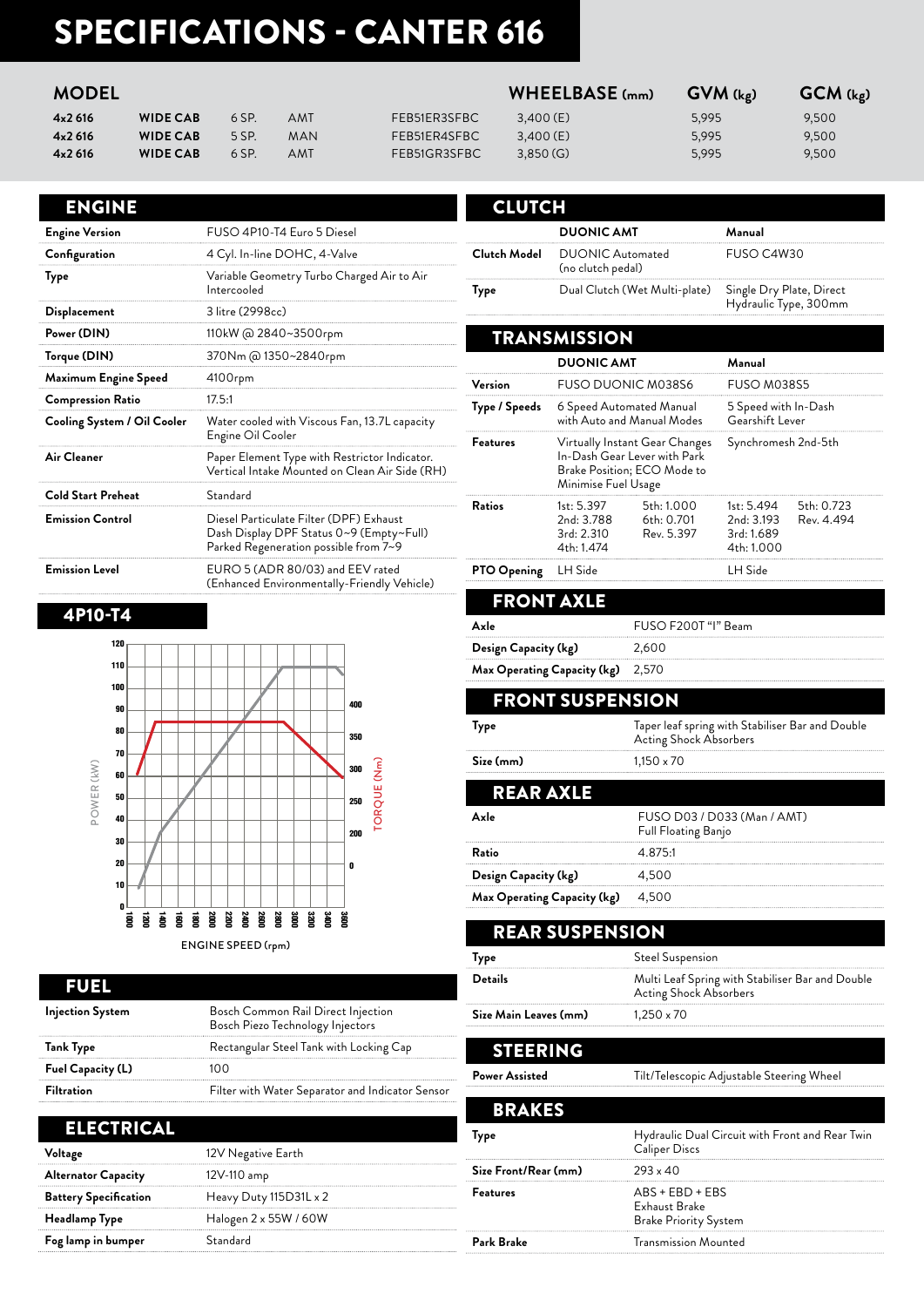# SPECIFICATIONS - CANTER 616

#### WHEELS AND TYRES

| <b>Wheel Size</b>         | $16.0 \times 5.5K - 115$ |
|---------------------------|--------------------------|
| Tyre Size All             | 205/85R16                |
| <b>Spare Tyre Carrier</b> | Yes                      |

#### **CHASSIS**

**Size (mm)** 192 x 60 x 6

**Refer to the bodybuilders guidelines on the Fuso website (www.fuso.co.nz) before mounting a body or modifying the chassis**

| <b>INSTRUMENTS</b>                |                                                                                                                                          |
|-----------------------------------|------------------------------------------------------------------------------------------------------------------------------------------|
| Gauges                            | Speedometer with Odometer; Tachometer; Fuel<br>Level; Water Temperature                                                                  |
| <b>Colour Information Display</b> | <b>Fuel Consumption</b><br>DPF Bar Chart from 1~9<br>Water Temperature<br>Maintenance Reminder System<br>Date and Time<br>Tripmeters x 2 |

#### STANDARD FEATURES

| <b>Cab Cooling and Heating</b> | Air Conditioner / Heater / Demister                                                                            |
|--------------------------------|----------------------------------------------------------------------------------------------------------------|
| <b>Accessory Power</b>         | 12V Accessory Power Outlet / Cigar Lighter                                                                     |
| Driving                        | Keyless Central Locking<br>Electric Windows                                                                    |
| Storage                        | Dual Overhead Storage Pockets<br>In-Dash Centre Document Storage<br>Door Storage Pockets<br>Lockable Glove Box |

| <b>CAB FEATURES</b>     |                                                                                              |
|-------------------------|----------------------------------------------------------------------------------------------|
| <b>Type</b>             | All Steel Forward Control Manual Tilt                                                        |
| Mounting                | Hydroelastic 4 Point                                                                         |
| Colour                  | Natural White (W31)                                                                          |
| Interior                | Fully Trimmed cab with vinyl floor covering                                                  |
| <b>Seating Capacity</b> |                                                                                              |
| Seat (driver)           | Heavy Duty Suspended with LH Arm Rest,<br>Adjustable Lumbar Support and Weight<br>Adjustment |
| Seats (passenger)       | Flat Folding, 2 Passenger Bench                                                              |

## SERVICE INTERVALS

**30,000km full service / 15,000km safety inspection**

30,000km full service intervals, depending on application/use. 15,000km safety inspection, with greasing, required to maintain warranty cover and ensure optimum performance.

## WARRANTY

#### **5 years / 200,000km**

Simply have your vehicle serviced at an authorised FUSO Service Centre, at the recommended servicing intervals, and you are covered by an additional 2 year / 100,000km FUSO warranty on top of the first 3 years / 100,000km. That's a total of 5 years / 200,000km cover. NEW

Refer to terms and conditions in the FUSO warranty booklet for full details.

# SAFETY FEATURES

| <b>ACTIVE SAFETY FEATURES</b>              |      |  |
|--------------------------------------------|------|--|
| Electronic Brake System (EBS)              | res. |  |
| <b>Electronic Stability Control (ESC)</b>  | Yes  |  |
| Active Emergency Braking System (AEBS) Yes |      |  |
| Lane Departure Warning System (LDWS)       | Yes  |  |

#### CAB

| Structure                                                  | ECE R-29 Reinforced Cab<br>Side Intrusion Bar                                                                                                                         |
|------------------------------------------------------------|-----------------------------------------------------------------------------------------------------------------------------------------------------------------------|
| Airbags                                                    | Driver's (steering wheel)<br>Passenger's (dashboard)<br><b>NEW</b>                                                                                                    |
| Seatbelts                                                  | ELR 3-Point (+ height-adjustable<br>with pre tensioner for driver)<br>Lap Belt (centre passenger)                                                                     |
| Driver's Seat                                              | Spring-suspended                                                                                                                                                      |
| Steering Wheel                                             | Energy-absorbing<br>Adjustable (height and reach)                                                                                                                     |
| <b>Rearview Mirrors</b>                                    | Heated                                                                                                                                                                |
| Fog Lamps                                                  | Yes                                                                                                                                                                   |
| <b>Keyless Central Locking</b>                             | Yes                                                                                                                                                                   |
| 7" Touchscreen Media Unit                                  | AM/FM/DAB + USB + AUX NEW<br>Apple CarPlay and Android Auto<br>Wi-Fi enabled for Internet Radio<br>Bluetooth<br>32GB capacity storage<br>HD Reverse Camera included † |
| <b>CHASSIS</b>                                             |                                                                                                                                                                       |
| Speed Limter                                               | Yes (activated and adjustable by<br>FUSO dealer)                                                                                                                      |
| Anti-Lock Braking System (ABS)                             | Yes                                                                                                                                                                   |
| Anti-Slip Regulator (ASR)                                  | Yes                                                                                                                                                                   |
| <b>Electronic Brake Force Distribution</b><br>(EBD)        | Yes                                                                                                                                                                   |
| <b>Disc Brakes</b>                                         | Auto-Adjusting, 4 Wheel Dual<br>Caliper                                                                                                                               |
| <b>Brake Priority System</b>                               | Yes                                                                                                                                                                   |
| Exhaust Brake                                              | Yes                                                                                                                                                                   |
| <b>Hill Start Assist</b>                                   | Yes (adjustable engagement on<br>manual transmission)                                                                                                                 |
| Reverse Warning Buzzer                                     | Yes                                                                                                                                                                   |
| Anti Roll Bar                                              | Yes                                                                                                                                                                   |
| <b>Brake Wear Indicator</b>                                | Yes                                                                                                                                                                   |
| <b>OPTIONS</b>                                             |                                                                                                                                                                       |
| $^\dagger$ Additional Multimedia Display Cameras (up to 4) |                                                                                                                                                                       |
| Truck Specific GPS Navigation                              |                                                                                                                                                                       |
| Reversing Sensors                                          |                                                                                                                                                                       |
| Tyre Pressure Monitoring System                            |                                                                                                                                                                       |
| Wireless Phone Charge Pocket                               |                                                                                                                                                                       |

**Campervan spec – Underseat Engine Access**

| <b>KERB WEIGHTS AND MAX AXLE LOADS (kg)</b>                                                |                     |                   |            |                     |       |               |      |       |
|--------------------------------------------------------------------------------------------|---------------------|-------------------|------------|---------------------|-------|---------------|------|-------|
|                                                                                            |                     | Vehicle Ratings** |            | Max Axle Loadings** |       | Kerb Weights* |      |       |
| Model                                                                                      |                     | <b>GVM</b>        | <b>GCM</b> | Front               | Rear  | Front         | Rear | Total |
| 616 Wide Cab 6 Sp. AMT                                                                     | FEB51ER3SFBC        | 5.995             | 9.500      | 2.570               | 4.500 | 1.565         | 700  | 2.265 |
| 616 Wide Cab 5 Sp. MAN                                                                     | FEB51ER4SFBC        | 5.995             | 9.500      | 2.570               | 4.500 | 1.550         | 695  | 2,245 |
| 616 Wide Cab 6 Sp. AMT                                                                     | <b>FEB51GR3SFBC</b> | 5.995             | 9.500      | 2.570               | 4.500 | 1,565         | 720  | 2,285 |
| * Weights (est.) includes 10L fuel and spare wheel and are subject to 2.5% variation (+/-) |                     |                   |            |                     |       |               |      |       |

**\*\* Vehicle ratings and max axle loadings may be limited by local regulations.**